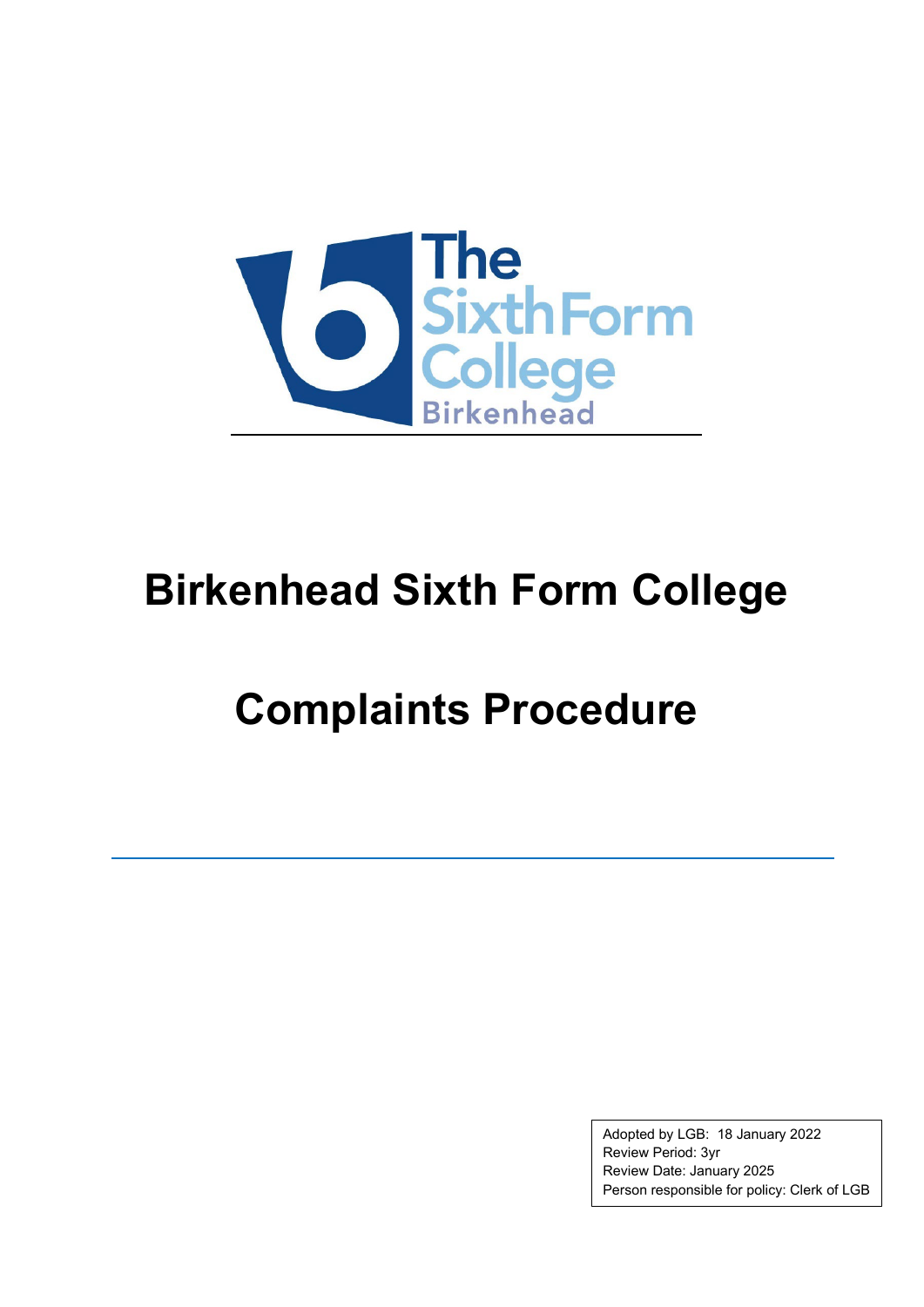### **COMPLAINTS PROCEDURE**

### **Introduction**

The majority of issues raised by parents/guardians or students are concerns rather than complaints. A concern may be defined as *'an expression or worry or doubt over an issue considered to be important for which reassurances are sought'*. A complaint may be defined as *'an expression of dissatisfaction however made, about actions taken or a lack of action'.*

Birkenhead Sixth Form College is committed to taking concerns seriously at the earliest stage, in the hope of keeping the number of formal complaints to a minimum and without recourse to formal procedures. The prime aim of the College's Procedure is to resolve the concern as fairly and as speedily as possible. Formal complaints will be dealt with in a sensitive, impartial and confidential manner.

#### **Principles**

- The College will listen to all concerns, complaints and suggestions and where appropriate view them as opportunities to improve the quality of the service provided.
- Guidance on how to raise a complaint is covered in each stage
- Complaints brought by staff should be investigated using the Grievance Procedure and not this Complaints Procedure.
- This Procedure specifically excludes complaints relating to Admissions and reference should be made to the College Admissions Policy.
- Anonymous complaints will not be considered.
- Staff should be made aware of the procedure so that they will know what to do when they receive a complaint.
- The College will retain a written record of all formal complaints and whether they were resolved.
- All written records, statements and correspondence relating to an individual complaint will be treated confidentially. The College is required however to make these records available to the Secretary of State or a body conducting an inspection under Section 162A of the 2002 Education Act.
- Written information sent out to a complainant may be either electronic or hard copy.
- At each stage of the Complaints Procedure, the member of staff responsible will consider the seriousness of the complaint and how the complaint may be resolved.
- The purpose of this procedure is to identify all of the facts that are pertinent to the complaint so that it can be resolved satisfactorily. However there may be occasions when despite all stages of the procedure being followed, the complainant remains dissatisfied. If the complainant tries to reopen the same issue, the Principal or Chair of the Local Governing Body may inform the complainant in writing that the procedure has been exhausted and the matter is now closed.
- The Complaints Procedure sets out the time limits for each stage of the complaints process. However, where a complaint is of a particularly complex nature or further investigations are required to ascertain facts, new time limits may be set. The complainant will be sent details of any changes to the deadlines with an explanation for the delay.
- The College will consider complaints made outside of term time to have been received on the first College day after the holiday period.
- A copy of this Procedure can be found on the College website.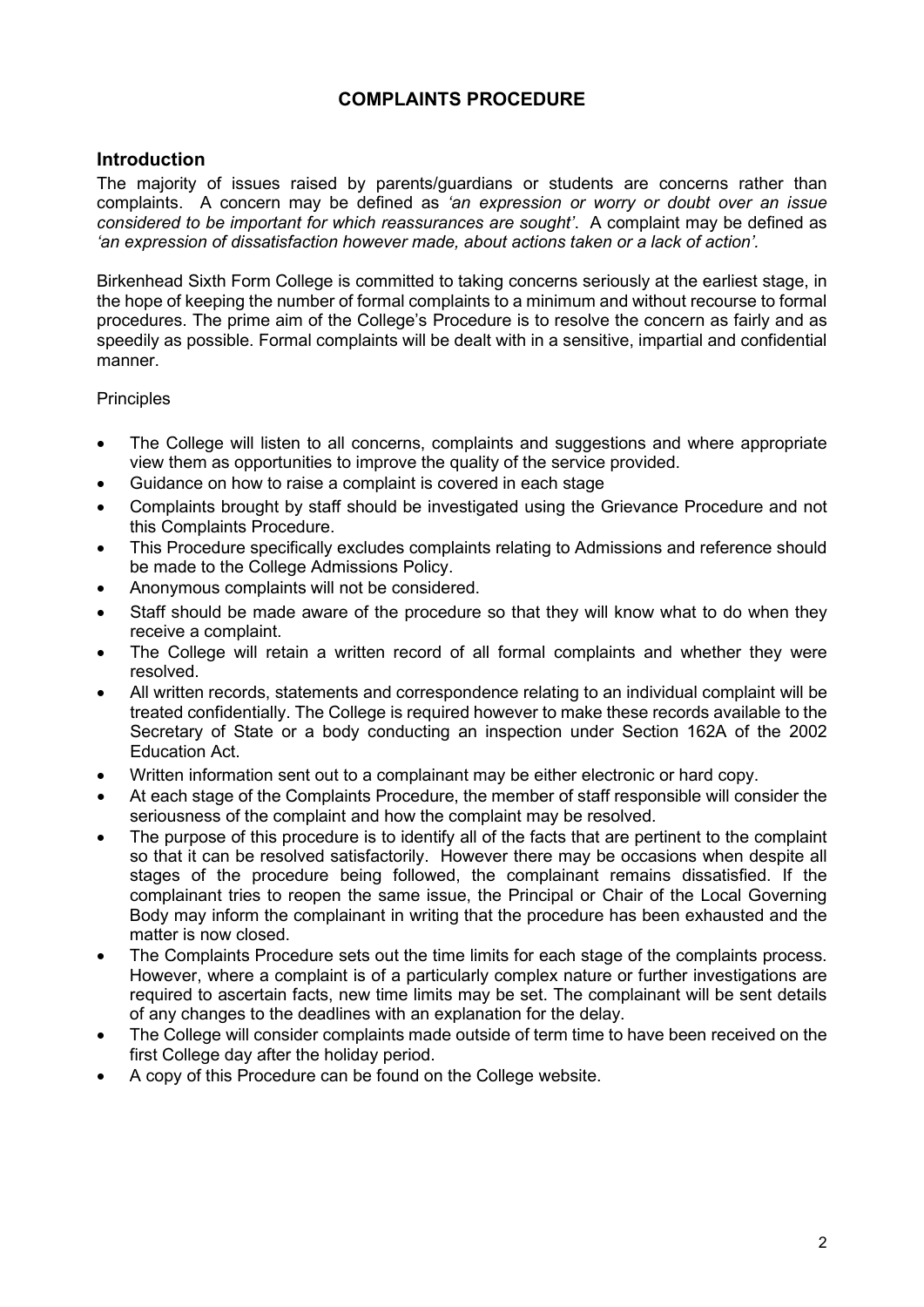Birkenhead Sixth Form College complaints procedure has four main stages:

### **Stage 1 – Informal**

- Most concerns and complaints can be satisfactorily resolved at this stage. The College requests parents make their first contact with their son's/daughter/ward's designated Tutor or a member of staff. It is expected that most issues would be resolved within **5 working days**. Should this informal stage require more time, then the College will inform the complainant of this in writing as soon as this is known. Should initial discussions appear unlikely to resolve matters, either party may initiate a move to Stage 2.
- Complainants should not approach individual governors to raise concerns or complaints. They have no power to act on an individual basis and it may also prevent them from considering complaints at stage 4 of the procedure.
- A copy of the College's Complaints Procedure will be forwarded to the complainant at this stage.

#### **Stage 2 – Formal Written Complaint heard by a senior member of staff**

- Formal complaints should be put in writing to the Principal. (Emails can be sent to Principal@bsfc.ac.uk). This will be designated to a senior member of staff to investigate. Details of the complaint will be logged, including the date it was received. The College will acknowledge receipt of the complaint within **5 working days** and provide a target date for a response, normally within **15 working days**. A letter should be written if the target cannot be met, explaining the reason for the delay and provide a revised target date.
- Once all the facts have been established, the senior member of staff considering the complaint will issue a written response. If it is felt that the matter is too serious to be dealt with at this stage, then the matter will be immediately escalated to Stage 3.

#### **Stage 3 – Formal Written Complaint heard by Principal**

• The Principal will delegate the task of collating information to another staff member but not the decision on the action to be taken. The Principal will make the final decision. The same timings will apply as in Stage 2. Should the complainant not accept the findings, they can appeal and escalate the complaint to Stage 4.

#### **Stage 4 – Formal Written Complaint heard by the Chair of the Local Governing Body (LGB)**

- If still dissatisfied, the complainant should write full details of the complaint to the Clerk of the LGB within **15 working days** of the receipt of the outcome at the previous stage and request that their complaint be referred to the Chair of the LGB. The Clerk should write to the complainant within **5 working days**, acknowledging receipt of the written request for the complaint to be heard.
- The Chair of the LGB will investigate the complaint and issue a written response within **15 working days**.
- The findings of the Chair of the Local Governing Body are final.

#### **Complaints against the Principal**

- If the complaint is about the Principal, then the Chief Executive of BePART Educational Trust will hear the complaint. If the Chief Executive is the Principal, then the Chair of BePART Educational Trust will hear the complaint. In this instance complaints should be addressed to the Clerk of the BePART Educational Trust, Birkenhead Sixth Form College, Prenton, Wirral, CH43 8SQ
- The findings of the Chief Executive/Chair of BePART Educational Trust are final.